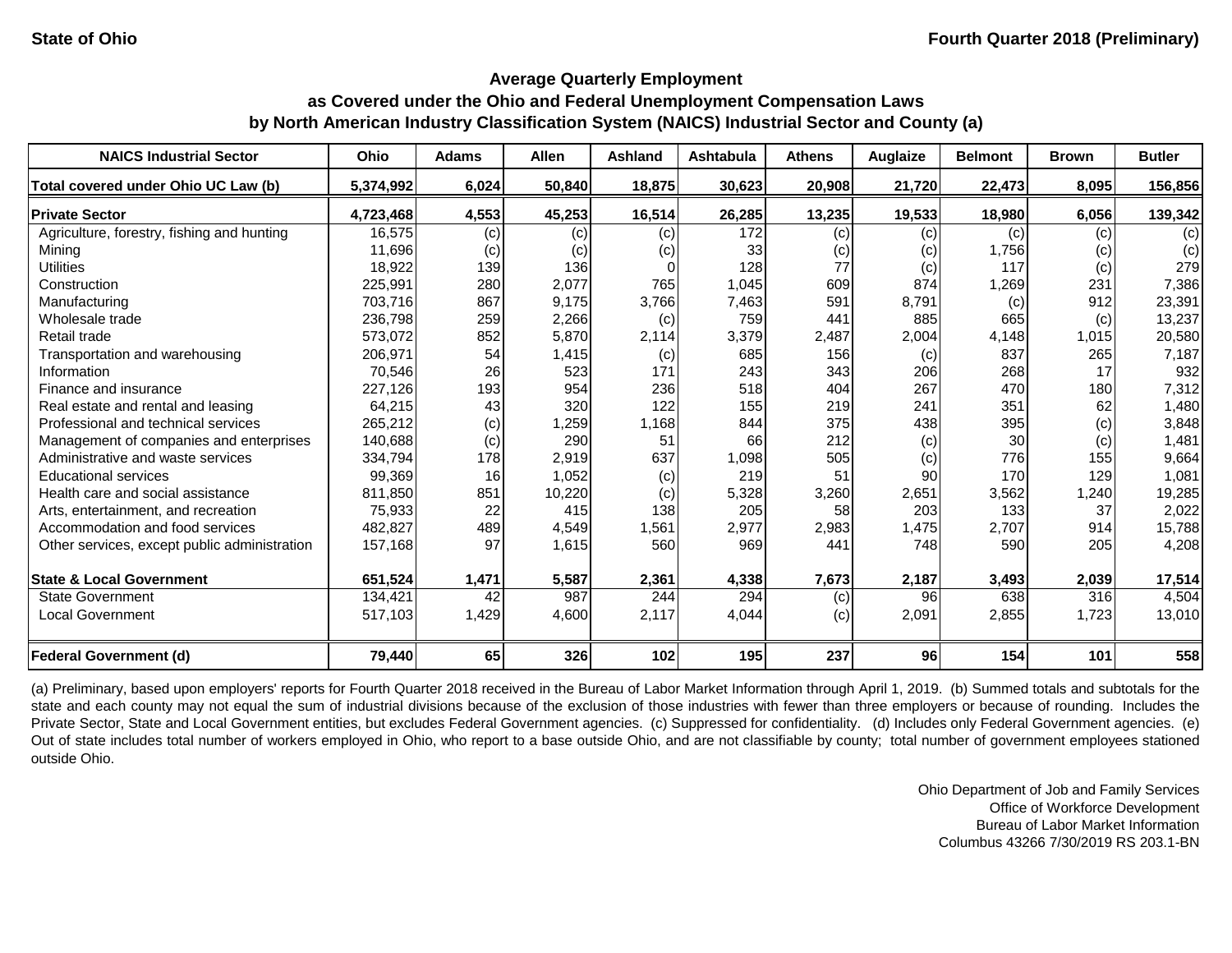| <b>NAICS Industrial Sector</b>               | Carroll         | Champaign | <b>Clark</b> | <b>Clermont</b>   | <b>Clinton</b> | Columbiana       | Coshocton | Crawford | Cuyahoga | <b>Darke</b> |
|----------------------------------------------|-----------------|-----------|--------------|-------------------|----------------|------------------|-----------|----------|----------|--------------|
| Total covered under Ohio UC Law (b)          | 6,100           | 10,906    | 47,872       | 59,860            | 18,011         | 29,340           | 10,252    | 12,488   | 715,360  | 18,306       |
| <b>Private Sector</b>                        | 5,121           | 9,004     | 41,377       | 52,677            | 15,834         | 25,057           | 8,788     | 10,722   | 637,608  | 16,200       |
| Agriculture, forestry, fishing and hunting   | 11              | (c)       | 390          | $\left( c\right)$ | (c)            | 173              | 80        | (c)      | 220      | (c)          |
| Mining                                       | 81              | (c)       | 122          | $\left( c\right)$ | (c)            | 180              | 104       | (c)      | 411      | (c)          |
| <b>Utilities</b>                             | (c)             | (c)       | (c)          | 370               | (c)            | (c)              | 238       | (c)      | 1,429    | 43           |
| Construction                                 | 434             | 277       | 1,070        | 3,427             | 331            | 1,032            | 296       | 388      | 22,766   | 890          |
| Manufacturing                                | 1,149           | 3,817     | 7,272        | 6,401             | 3,373          | 6,630            | 2,824     | 2,433    | 68,862   | 4,953        |
| Wholesale trade                              | (c)             | (c)       | (c)          | 1,968             | (c)            | (c)              | 154       | 436      | 35,067   | 843          |
| Retail trade                                 | 774             | 969       | 5,438        | 9,797             | 1,593          | 3,865            | 1,194     | 1,325    | 61,828   | 1,878        |
| Transportation and warehousing               | 303             | 341       | 2,244        | 2,605             | 3,489          | 1,055            | 229       | (c)      | 19,978   | 1,119        |
| Information                                  | 19              | 69        | 109          | (c)               | 649            | 134              | 62        | 72       | 11,067   | 58           |
| Finance and insurance                        | 72              | 203       | 2,762        | 2,651             | 434            | 468              | 208       | 569      | 39,756   | 579          |
| Real estate and rental and leasing           | 97              | 63        | 444          | 884               | 204            | 212              | 48        | 83       | 13,134   | 123          |
| Professional and technical services          | 163             | (c)       | 894          | 2,834             | 201            | 421              | (c)       | (c)      | 45,835   | 393          |
| Management of companies and enterprises      | $\Omega$        | (c)       | 1,146        | 584               | 277            | 148              | (c)       | (c)      | 23,935   | 14           |
| Administrative and waste services            | 196             | 416       | 2,542        | 2,875             | 491            | 1,205            | 268       | 389      | 48,344   | 537          |
| <b>Educational services</b>                  | (c)             | 151       | 713          | 506               | 271            | 187              | 85        | (c)      | 20,755   | 51           |
| Health care and social assistance            | (c)             | 935       | 7,783        | 6,481             | 1,660          | 4,733            | 1,774     | (c)      | 129,917  | 2,297        |
| Arts, entertainment, and recreation          | 81              | 106       | 424          | 940               | 280            | 261              | 115       | 80       | 13,195   | 216          |
| Accommodation and food services              | 572             | 674       | 4,719        | 7,058             | 1,235          | 2,439            | 686       | 1,176    | 59,638   | 1,027        |
| Other services, except public administration | 189             | 340       | 1,567        | (c)               | 254            | 989              | 229       | 383      | 21,472   | 505          |
| <b>State &amp; Local Government</b>          | 979             | 1,902     | 6,495        | 7,183             | 2,177          | 4,283            | 1,464     | 1,766    | 77,752   | 2,106        |
| <b>State Government</b>                      | $\overline{35}$ | 50        | 157          | 776               | 130            | $\overline{318}$ | 50        | 121      | 4,783    | 47           |
| <b>Local Government</b>                      | 944             | 1,852     | 6,338        | 6,407             | 2,047          | 3,965            | 1,414     | 1,645    | 72,969   | 2,059        |
| <b>Federal Government (d)</b>                | 42              | 71        | 542          | 365               | 132            | 558              | 75        | 79       | 16,434   | 106          |

(a) Preliminary, based upon employers' reports for Fourth Quarter 2018 received in the Bureau of Labor Market Information through April 1, 2019. (b) Summed totals and subtotals for the state and each county may not equal the sum of industrial divisions because of the exclusion of those industries with fewer than three employers or because of rounding. Includes the Private Sector, State and Local Government entities, but excludes Federal Government agencies. (c) Suppressed for confidentiality. (d) Includes only Federal Government agencies. (e) Out of state includes total number of workers employed in Ohio, who report to a base outside Ohio, and are not classifiable by county; total number of government employees stationed outside Ohio.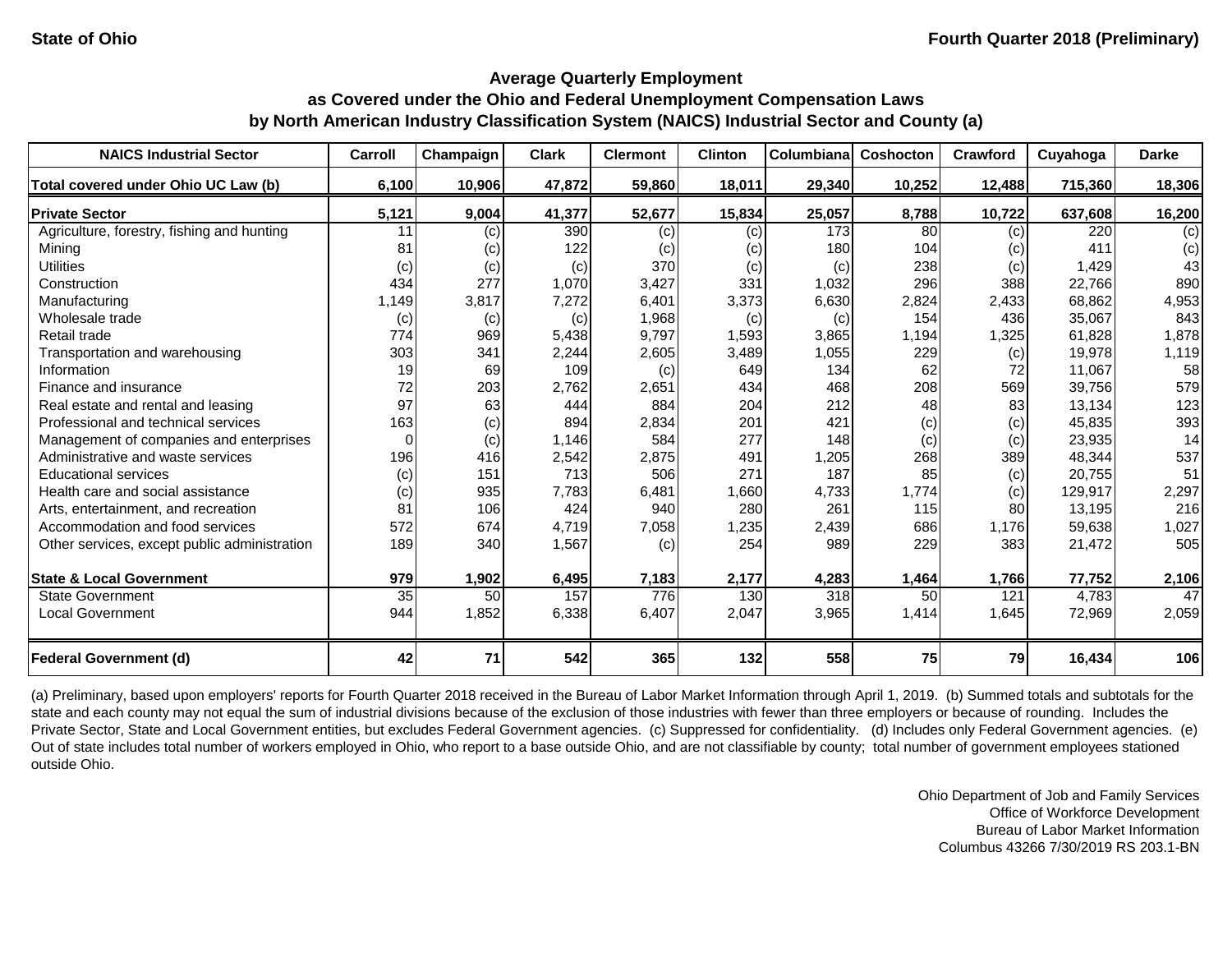| <b>NAICS Industrial Sector</b>               | <b>Defiance</b> | <b>Delaware</b> | Erie   | <b>Fairfield</b> | <b>Fayette</b> | <b>Franklin</b> | <b>Fulton</b> | <b>Gallia</b> | Geauga | <b>Greene</b> |
|----------------------------------------------|-----------------|-----------------|--------|------------------|----------------|-----------------|---------------|---------------|--------|---------------|
| Total covered under Ohio UC Law (b)          | 15,846          | 88,540          | 35,741 | 44,426           | 11,512         | 755,429         | 18,317        | 11,350        | 35,382 | 63,012        |
| <b>Private Sector</b>                        | 13,831          | 80,574          | 30,765 | 37,843           | 9,882          | 647,814         | 15,842        | 9,177         | 31,688 | 54,274        |
| Agriculture, forestry, fishing and hunting   | 240             | (c)             | (c)    | 76               | 122            | 405             | (c)           | (c)           | (c)    | (c)           |
| Mining                                       |                 | (c)             | (c)    | 11               |                | 269             | (c)           | (c)           | (c)    | (c)           |
| <b>Utilities</b>                             | (c)             | 174             | (c)    | 259              | (c)            | 3,618           | (c)           | 542           | (c)    | (c)           |
| Construction                                 | 340             | 3,459           | 1,057  | 2,485            | 331            | 27,803          | 836           | 519           | 2,357  | 1,581         |
| Manufacturing                                | 3,166           | 6,339           | 5,929  | 4,183            | 1,764          | 38,282          | 6,771         | 665           | 7,455  | 3,853         |
| Wholesale trade                              | (c)             | 2,261           | 1,055  | 908              | (c)            | 29,419          | 853           | 124           | 1,989  | 1,206         |
| Retail trade                                 | 2,304           | 12,512          | 4,855  | 6,896            | 2,536          | 68,725          | 1,589         | 1,449         | 4,588  | 11,191        |
| Transportation and warehousing               | 647             | 2,511           | (c)    | 950              | 1,225          | 46,693          | (c)           | 285           | (c)    | (c)           |
| Information                                  | 188             | 569             | 392    | 261              | 39             | 15,011          | 49            | 46            | 95     | 628           |
| Finance and insurance                        | 630             | 5,773           | 630    | 728              | 370            | 51,485          | 292           | 346           | 663    | 1,254         |
| Real estate and rental and leasing           | 93              | 911             | 256    | 441              | 48             | 12,216          | 107           | 36            | 206    | 554           |
| Professional and technical services          | 168             | 5,651           | 506    | 1,098            | (c)            | 47,628          | (c)           | 88            | 1,287  | 9,334         |
| Management of companies and enterprises      | 48              | 10,330          | 191    | 190              | (c)            | 24,883          | (c)           | (c)           | 280    | 1,111         |
| Administrative and waste services            | 679             | 4,236           | 755    | 3,354            | 423            | 56,648          | 410           | (c)           | 1,953  | 2,625         |
| <b>Educational services</b>                  | (c)             | 1,285           | 298    | 321              | (c)            | 15,784          | (c)           | (c)           | 699    | 1,805         |
| Health care and social assistance            | (c)             | 8,389           | 5,268  | 7,410            | (c)            | 112,472         | (c)           | (c)           | 4,908  | 7,225         |
| Arts, entertainment, and recreation          | 95              | 2,863           | 2,033  | 449              | 107            | 10,237          | (c)           | (c)           | 358    | 541           |
| Accommodation and food services              | 1,608           | 10,149          | 5,431  | 6,360            | 1,177          | 63,737          | (c)           | (c)           | 2,467  | 8,575         |
| Other services, except public administration | 555             | 2,856           | 806    | 1,465            | 176            | 22,498          | 384           | 305           | 1,297  | 1,572         |
| <b>State &amp; Local Government</b>          | 2,015           | 7,966           | 4,976  | 6,583            | 1,630          | 107,615         | 2,475         | 2,173         | 3,694  | 8,738         |
| <b>State Government</b>                      | 80              | 350             | 1,022  | 741              | 47             | 56,141          | 112           | 265           | 259    | (c)           |
| <b>Local Government</b>                      | 1,935           | 7,616           | 3,954  | 5,842            | 1,583          | 51,474          | 2,363         | 1,908         | 3,435  | (c)           |
| <b>Federal Government (d)</b>                | 83              | 246             | 245    | 242              | 50             | 13,203          | 89            | <b>60</b>     | 102    | 14,490        |

(a) Preliminary, based upon employers' reports for Fourth Quarter 2018 received in the Bureau of Labor Market Information through April 1, 2019. (b) Summed totals and subtotals for the state and each county may not equal the sum of industrial divisions because of the exclusion of those industries with fewer than three employers or because of rounding. Includes the Private Sector, State and Local Government entities, but excludes Federal Government agencies. (c) Suppressed for confidentiality. (d) Includes only Federal Government agencies. (e) Out of state includes total number of workers employed in Ohio, who report to a base outside Ohio, and are not classifiable by county; total number of government employees stationed outside Ohio.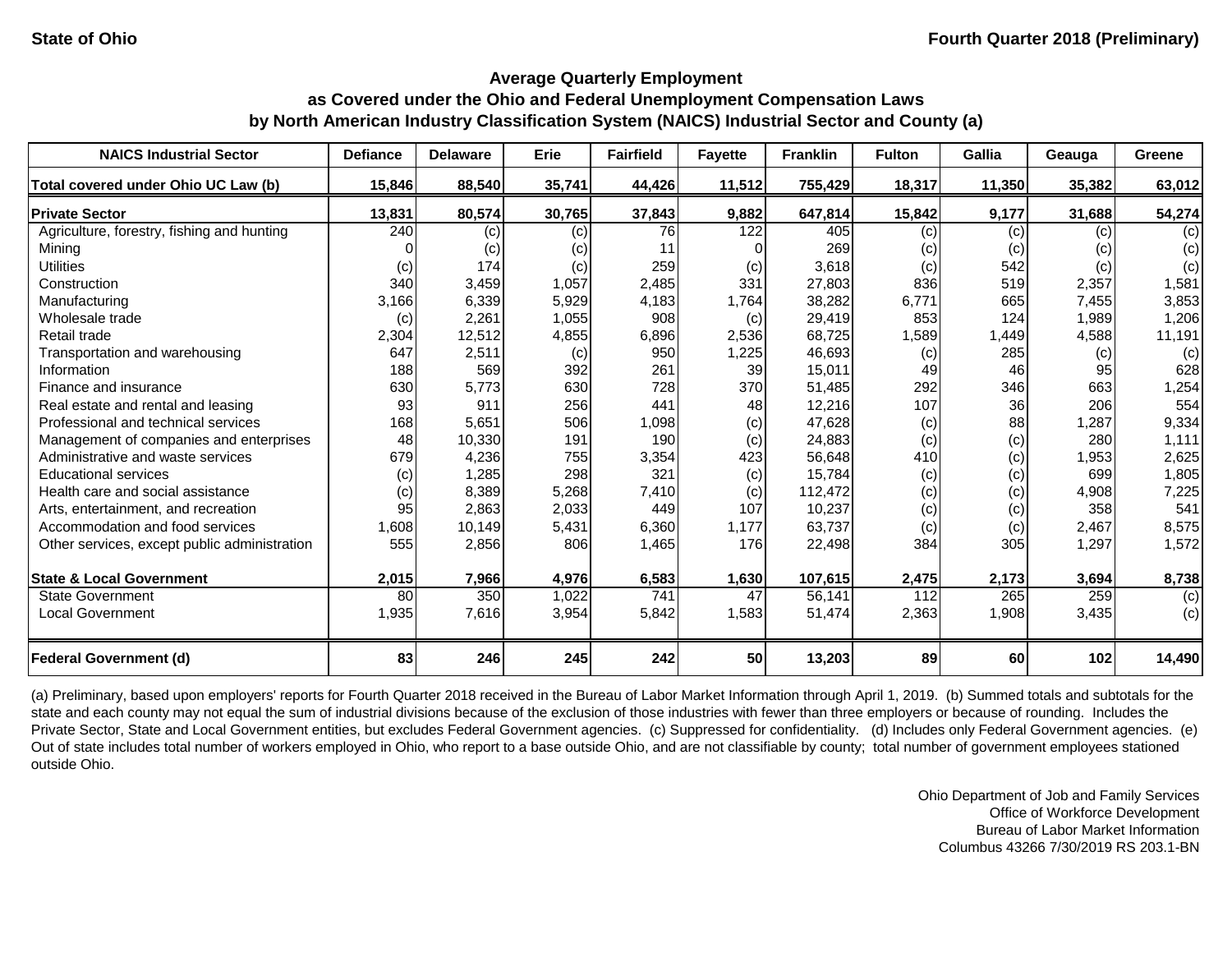| <b>NAICS Industrial Sector</b>               | <b>Guernsey</b> | <b>Hamilton</b> | <b>Hancock</b> | Hardin | <b>Harrison</b> | <b>Henry</b> | Highland | <b>Hocking</b> | <b>Holmes</b> | Huron  |
|----------------------------------------------|-----------------|-----------------|----------------|--------|-----------------|--------------|----------|----------------|---------------|--------|
| Total covered under Ohio UC Law (b)          | 15,222          | 514,694         | 45,505         | 8,356  | 3,887           | 11,089       | 10,575   | 6,561          | 19,982        | 21,318 |
| <b>Private Sector</b>                        | 13,039          | 470,945         | 42,220         | 7,006  | 3,134           | 9,188        | 8,252    | 4,967          | 18,424        | 18,986 |
| Agriculture, forestry, fishing and hunting   | 42              | 271             | 39             | (c)    | (c)             | (c)          | 36       | (c)            | 191           | (c)    |
| Mining                                       | 580             | 142             | 16             | (c)    | (c)             | (c)          | 24       | (c)            | 63            | (c)    |
| <b>Utilities</b>                             | 57              | 1,334           | 103            | 47     | 134             | 22           | 60       | (c)            | 144           | (c)    |
| Construction                                 | 761             | 23,283          | 1,189          | 127    | 208             | 710          | 340      | 307            | 2,282         | 1,712  |
| Manufacturing                                | 2,784           | 50,835          | 11,803         | 1,748  | 593             | 3,481        | 1,825    | 903            | 7,344         | 6,020  |
| Wholesale trade                              | 407             | 22,075          | 1,890          | 186    | 217             | 238          | 284      | 53             | 906           | (c)    |
| Retail trade                                 | 1,697           | 43,487          | 4,273          | 855    | 261             | 951          | 1,587    | 895            | 2,482         | 2,093  |
| Transportation and warehousing               | 614             | 13,677          | 4,070          | 196    | 322             | 529          | 140      | (c)            | 736           | 869    |
| Information                                  | 77              | 8,372           | 347            | 35     | (c)             | 88           | 63       | 21             | 75            | 119    |
| Finance and insurance                        | 363             | 30,801          | 549            | 229    | 61              | 237          | 410      | 129            | 389           | 420    |
| Real estate and rental and leasing           | 77              | 7,770           | 392            | 40     | 103             | 67           | 61       | 165            | 56            | 160    |
| Professional and technical services          | 340             | 38,895          | 1,358          | 137    | (c)             | 83           | 94       | (c)            | 323           | (c)    |
| Management of companies and enterprises      |                 | 25,791          | 2,134          | 0      | (c)             | $\Omega$     | 61       | (c)            | 40            | (c)    |
| Administrative and waste services            | 286             | 33,842          | 2,151          | 137    | 131             | 204          | 555      | 172            | 474           | 428    |
| <b>Educational services</b>                  | 53              | 12,022          | (c)            | (c)    | $\Omega$        | 43           | 73       | (c)            | (c)           | 258    |
| Health care and social assistance            | 2,874           | 86,841          | (c)            | (c)    | 402             | 1,432        | 1,315    | (c)            | (c)           | 2,585  |
| Arts, entertainment, and recreation          | 49              | 10,231          | 254            | 58     | 19              | 80           | 66       | 36             | 97            | 117    |
| Accommodation and food services              | 1,653           | 45,937          | 4,113          | 776    | 199             | 581          | 932      | 1,160          | 1,463         | 1,749  |
| Other services, except public administration | 321             | 15,341          | 1,373          | 221    | (c)             | 278          | 325      | 209            | 332           | 678    |
| <b>State &amp; Local Government</b>          | 2,183           | 43,749          | 3,285          | 1,350  | 753             | 1,901        | 2,323    | 1,594          | 1,558         | 2,332  |
| <b>State Government</b>                      | 517             | 8,984           | 167            | 40     | 46              | 41           | 86       | 184            | 41            | 75     |
| <b>Local Government</b>                      | 1,666           | 34,765          | 3,118          | 1,310  | 707             | 1,860        | 2,237    | 1,410          | 1,517         | 2,257  |
| <b>Federal Government (d)</b>                | <b>116</b>      | 8,426           | 143            | 65     | 46              | 63           | 94       | 46             | 66            | 135    |

(a) Preliminary, based upon employers' reports for Fourth Quarter 2018 received in the Bureau of Labor Market Information through April 1, 2019. (b) Summed totals and subtotals for the state and each county may not equal the sum of industrial divisions because of the exclusion of those industries with fewer than three employers or because of rounding. Includes the Private Sector, State and Local Government entities, but excludes Federal Government agencies. (c) Suppressed for confidentiality. (d) Includes only Federal Government agencies. (e) Out of state includes total number of workers employed in Ohio, who report to a base outside Ohio, and are not classifiable by county; total number of government employees stationed outside Ohio.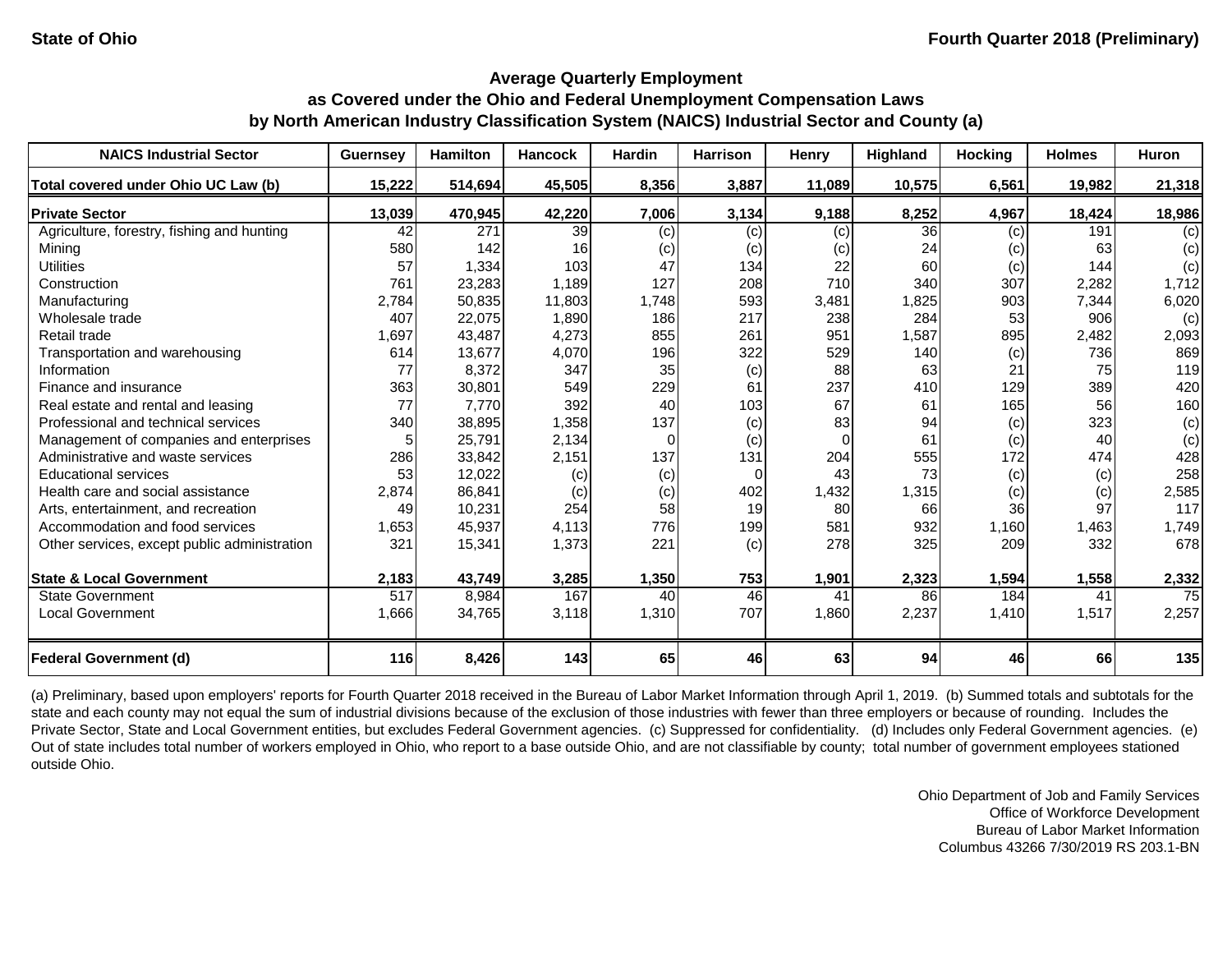### **Average Quarterly Employment as Covered under the Ohio and Federal Unemployment Compensation Laws**

# **by North American Industry Classification System (NAICS) Industrial Sector and County (a)**

| <b>NAICS Industrial Sector</b>               | <b>Jackson</b> | <b>Jefferson</b> | <b>Knox</b> | Lake   | <b>Lawrence</b> | Licking | Logan  | Lorain | Lucas   | <b>Madison</b>   |
|----------------------------------------------|----------------|------------------|-------------|--------|-----------------|---------|--------|--------|---------|------------------|
| Total covered under Ohio UC Law (b)          | 10,143         | 20,475           | 20,471      | 96,435 | 12,514          | 60,633  | 19,715 | 97,456 | 209,955 | 17,643           |
| <b>Private Sector</b>                        | 8,663          | 16,965           | 17,702      | 85,551 | 9,842           | 52,690  | 17,560 | 82,822 | 184,447 | 14,607           |
| Agriculture, forestry, fishing and hunting   | 33             |                  | 91          | 696    |                 | 919     | (c)    | (c)    | 236     | $\overline{245}$ |
| Mining                                       | 28             | 36               | 78          | 168    | (c)             | 69      | (c)    | (c)    | 134     | $\Omega$         |
| <b>Utilities</b>                             | 45             | 752              | 46          | 959    | 88              | 227     | 34     | 240    | 378     | $\Omega$         |
| Construction                                 | 363            | 1,006            | 1,140       | 4,153  | 907             | 2,818   | 624    | 4,303  | 8,869   | 572              |
| Manufacturing                                | 2,847          | 1,504            | 4,444       | 21,718 | (c)             | 7,660   | 5,230  | 16,486 | 24,702  | 4,323            |
| Wholesale trade                              | 149            | 458              | 489         | 3,476  | 232             | 1,649   | 299    | 3,389  | 7,035   | 335              |
| Retail trade                                 | 1,436          | 2,782            | 2,083       | 12,289 | 1,815           | 7,899   | 1,625  | 12,417 | 24,056  | 1,798            |
| Transportation and warehousing               | 165            | 1,356            | 272         | 1,255  | 642             | 6,643   | 2,640  | 2,395  | 6,507   | 2,816            |
| Information                                  | 55             | 271              | 131         | 678    | 57              | 240     | 75     | 634    | 1,691   | 31               |
| Finance and insurance                        | 239            | 360              | 410         | 1,430  | 264             | 2,286   | 309    | 1,642  | 5,540   | 148              |
| Real estate and rental and leasing           | 52             | 224              | 149         | 839    | 171             | 408     | 176    | 800    | 2,324   | 72               |
| Professional and technical services          | 128            | (c)              | 306         | 3,053  | 206             | 2,122   | (c)    | 2,336  | 8,412   | (c)              |
| Management of companies and enterprises      | 39             | (c)              | 98          | 1,245  | 79              | 623     | (c)    | 1,246  | 5,782   | (c)              |
| Administrative and waste services            | 606            | 1,015            | 1,065       | 6,095  | 415             | 2,869   | 1,573  | 6,253  | 15,705  | 1,196            |
| <b>Educational services</b>                  | (c)            | (c)              | 1,322       | 1,663  | 69              | 1,020   | 19     | 2,550  | 3,465   | (c)              |
| Health care and social assistance            | (c)            | (c)              | 3,030       | 11,995 | 2,832           | 6,867   | 1,846  | 13,832 | 38,831  | (c)              |
| Arts, entertainment, and recreation          | 22             | 171              | 95          | 1,018  | 37              | 632     | 294    | 1,181  | 4,120   | 43               |
| Accommodation and food services              | 875            | 1,687            | 1,895       | 10,101 | 1,142           | 5,456   | 1,402  | 9,340  | 20,285  | 1,103            |
| Other services, except public administration | 209            | 560              | 557         | 2,721  | 275             | 2,283   | 470    | 2,822  | 6,374   | 163              |
| <b>State &amp; Local Government</b>          | 1,480          | 3,510            | 2,769       | 10,884 | 2,672           | 7,943   | 2,155  | 14,634 | 25,508  | 3,036            |
| <b>State Government</b>                      | 132            | 70               | 290         | 83     | 238             | 1,029   | 71     | 1,157  | 7,380   | 1,300            |
| <b>Local Government</b>                      | 1,348          | 3,440            | 2,479       | 10,801 | 2,434           | 6,914   | 2,084  | 13,477 | 18,128  | 1,736            |
| <b>Federal Government (d)</b>                | 67             | 166              | 105         | 453    | 127             | 367     | 120    | 1,091  | 1,848   | 78               |

(a) Preliminary, based upon employers' reports for Fourth Quarter 2018 received in the Bureau of Labor Market Information through April 1, 2019. (b) Summed totals and subtotals for the state and each county may not equal the sum of industrial divisions because of the exclusion of those industries with fewer than three employers or because of rounding. Includes the Private Sector, State and Local Government entities, but excludes Federal Government agencies. (c) Suppressed for confidentiality. (d) Includes only Federal Government agencies. (e) Out of state includes total number of workers employed in Ohio, who report to a base outside Ohio, and are not classifiable by county; total number of government employees stationed outside Ohio.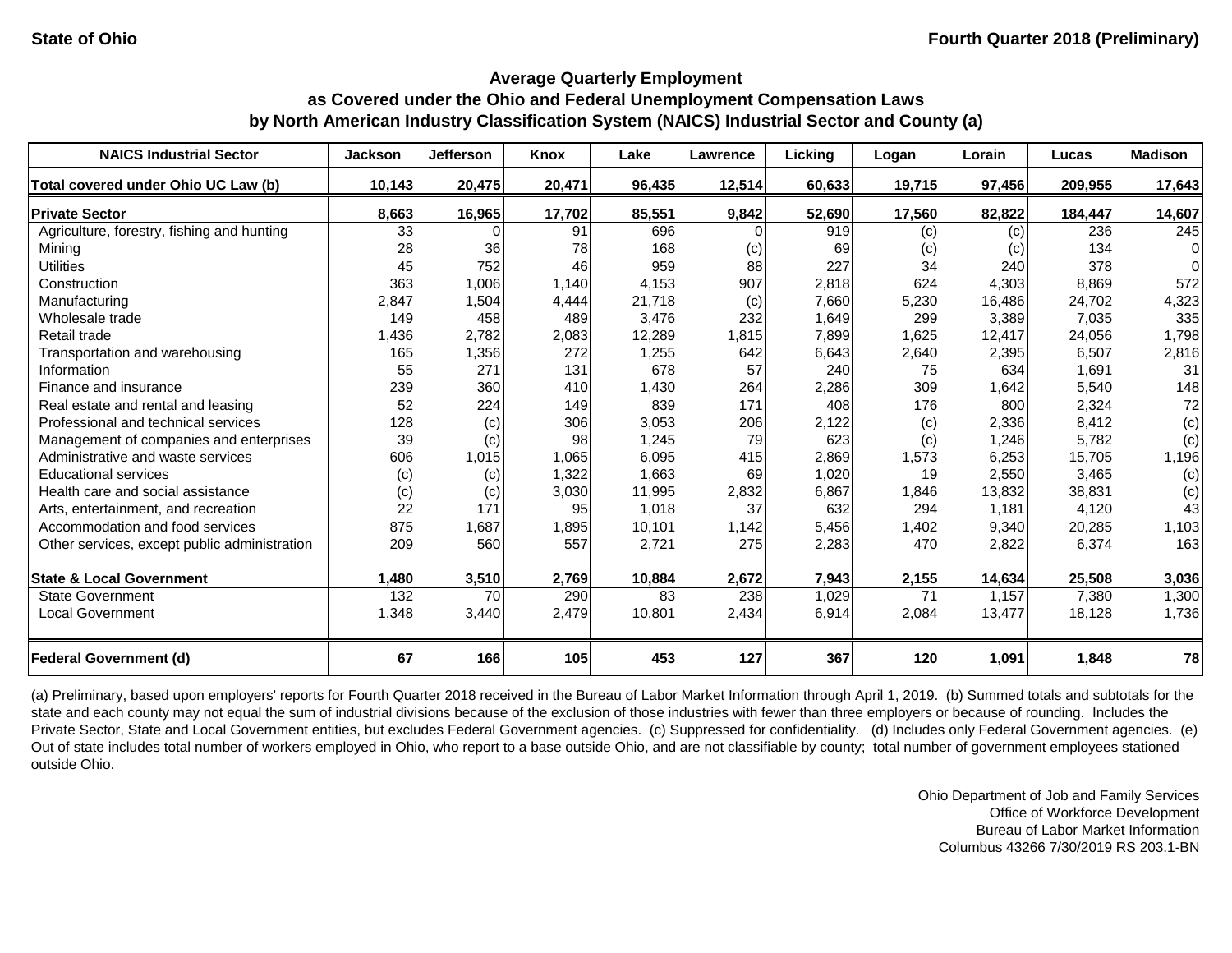| <b>NAICS Industrial Sector</b>               | <b>Mahoning</b> | <b>Marion</b> | <b>Medina</b> | <b>Meigs</b> | <b>Mercer</b> | <b>Miami</b> | <b>Monroe</b> | Montgomery | Morgan          | <b>Morrow</b> |
|----------------------------------------------|-----------------|---------------|---------------|--------------|---------------|--------------|---------------|------------|-----------------|---------------|
| Total covered under Ohio UC Law (b)          | 96,717          | 25,239        | 61,070        | 3,654        | 20,590        | 40,997       | 2,846         | 251,606    | 2,747           | 5,159         |
| <b>Private Sector</b>                        | 84,038          | 21,373        | 54,242        | 2,596        | 17,963        | 36,190       | 2,023         | 224,919    | 2,129           | 3,612         |
| Agriculture, forestry, fishing and hunting   | 177             | (c)           | 203           | (c)          | (c)           | 111          | (c)           | 211        | (c)             | 50            |
| Mining                                       | 121             | (c)           | 14            | (c)          | (c)           | 57           | (c)           | 80         | (c)             | 14            |
| <b>Utilities</b>                             | 347             | 98            | 56            | 32           | (c)           | (c)          | 43            | 352        | 18 <sup>l</sup> | (c)           |
| Construction                                 | 4,844           | 590           | 3,799         | 244          | 1,078         | 1,745        | 236           | 9,484      | 110             | 349           |
| Manufacturing                                | 9,157           | 6,251         | 9,409         | 167          | 7,185         | 10,997       | (c)           | 28,471     | 459             | 880           |
| Wholesale trade                              | 4,252           | 691           | 3,404         | 41           | (c)           | (c)          | 38            | 9,567      | (c)             | 77            |
| Retail trade                                 | 12,071          | 2,762         | 8,407         | 573          | 2,024         | 4,529        | 349           | 23,926     | 295             | 608           |
| Transportation and warehousing               | 3,286           | 916           | 3,010         | 59           | 1,221         | 2,316        | 222           | 8,946      | (c)             | (c)           |
| Information                                  | 993             | 213           | 316           | 13           | 142           | 93           | 14            | 6,693      | 25              | (c)           |
| Finance and insurance                        | 1,793           | 328           | 1,306         | 130          | 573           | 674          | 99            | 11,005     | (c)             | 73            |
| Real estate and rental and leasing           | 963             | 376           | 611           | 54           | 67            | 270          | 25            | 2,886      | (c)             | 54            |
| Professional and technical services          | 2,706           | 247           | 2,012         | (c)          | 313           | (c)          | 49            | 12,689     | (c)             | (c)           |
| Management of companies and enterprises      | 1,225           | 120           | 2,848         | (c)          | (c)           | (c)          | $\Omega$      | 3,608      | $\Omega$        | (c)           |
| Administrative and waste services            | 6,264           | 1,819         | 3,134         | 91           | (c)           | 2,174        | 98            | 16,783     | (c)             | 127           |
| <b>Educational services</b>                  | 660             | 64            | 525           | (c)          | (c)           | 194          | (c)           | 6,897      |                 | (c)           |
| Health care and social assistance            | 19,945          | 4,015         | 6,451         | (c)          | (c)           | 4,265        | (c)           | 50,903     | 391             | (c)           |
| Arts, entertainment, and recreation          | 1,538           | 118           | 916           | (c)          | 84            | 230          | (c)           | 2,911      | (c)             | 101           |
| Accommodation and food services              | 10,639          | 1,936         | 6,041         | (c)          | 1,201         | 3,734        | (c)           | 22,509     | (c)             | 386           |
| Other services, except public administration | 3,057           | 671           | 1,780         | 81           | 739           | 1,307        | 132           | 7,002      | 25              | (c)           |
| <b>State &amp; Local Government</b>          | 12,679          | 3,866         | 6,828         | 1,058        | 2,627         | 4,807        | 823           | 26,687     | 618             | 1,547         |
| <b>State Government</b>                      | 2,739           | 716           | 110           | 35           | 203           | 124          | 39            | 1,103      | 59              | 68            |
| <b>Local Government</b>                      | 9,940           | 3,150         | 6,718         | 1,023        | 2,424         | 4,683        | 784           | 25,584     | 559             | 1,479         |
| Federal Government (d)                       | 1,148           | 102           | 366           | 53           | 95            | 182          | 47            | 4,169      | 44              | 46            |

(a) Preliminary, based upon employers' reports for Fourth Quarter 2018 received in the Bureau of Labor Market Information through April 1, 2019. (b) Summed totals and subtotals for the state and each county may not equal the sum of industrial divisions because of the exclusion of those industries with fewer than three employers or because of rounding. Includes the Private Sector, State and Local Government entities, but excludes Federal Government agencies. (c) Suppressed for confidentiality. (d) Includes only Federal Government agencies. (e) Out of state includes total number of workers employed in Ohio, who report to a base outside Ohio, and are not classifiable by county; total number of government employees stationed outside Ohio.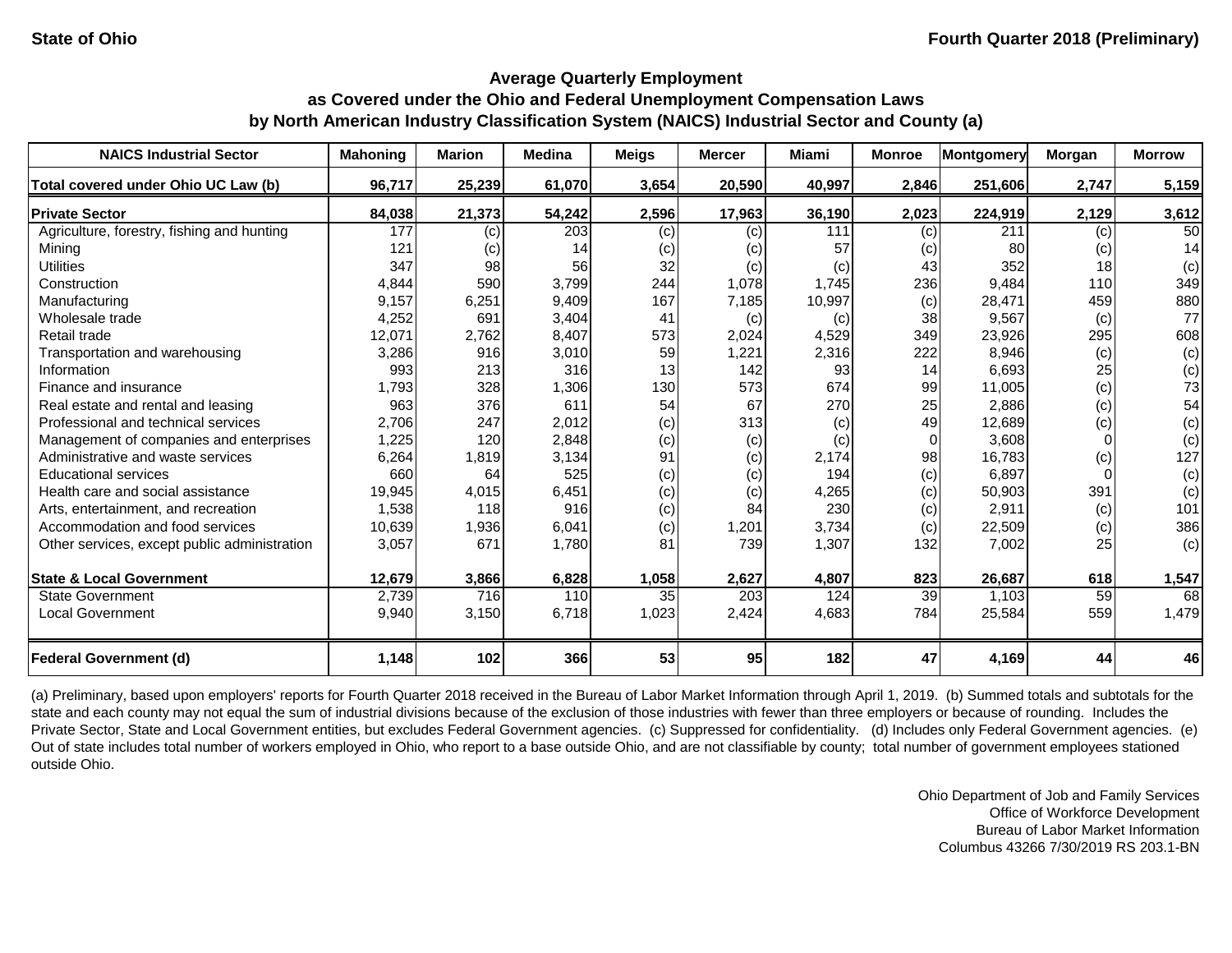| <b>NAICS Industrial Sector</b>               | <b>Muskingum</b> | <b>Noble</b> | <b>Ottawa</b> | <b>Paulding</b> | <b>Perry</b> | Pickaway | <b>Pike</b> | Portage | <b>Preble</b> | <b>Putnam</b> |
|----------------------------------------------|------------------|--------------|---------------|-----------------|--------------|----------|-------------|---------|---------------|---------------|
| Total covered under Ohio UC Law (b)          | 33,629           | 3,033        | 12,928        | 4,786           | 6,463        | 14,092   | 9,756       | 55,719  | 10,710        | 11,794        |
| <b>Private Sector</b>                        | 28,612           | 2,066        | 10,829        | 3,713           | 4,934        | 10,161   | 8,368       | 44,676  | 8,978         | 10,175        |
| Agriculture, forestry, fishing and hunting   | 21               |              | (c)           | (c)             | 13           | (c)      | (c)         | 166     | (c)           | (c)           |
| Mining                                       | 368              | 74           | (c)           | (c)             | 294          | (c)      | (c)         | 299     | (c)           | (c)           |
| <b>Utilities</b>                             | 242              | 12           | (c)           | (c)             | 28           | (c)      | (c)         | (c)     | (c)           | (c)           |
| Construction                                 | 1,102            | 123          | 599           | 84              | 377          | 1,046    | 368         | 2,138   | 397           | 879           |
| Manufacturing                                | 2,838            | 257          | 2,094         | 1,278           | 966          | 2,112    | 985         | 10,570  | 3,347         | 3,551         |
| Wholesale trade                              | 832              | 113          | (c)           | (c)             | 273          | (c)      | (c)         | 3,106   | (c)           | 470           |
| Retail trade                                 | 5,522            | 293          | 1,449         | 384             | 740          | 1,545    | 1,026       | 6,670   | 1,383         | 1,098         |
| Transportation and warehousing               | 1,852            | 171          | 310           | 230             | 49           | 449      | 603         | (c)     | 315           | (c)           |
| Information                                  | 637              | 17           | 58            | 20              | 21           | 22       | 34          | 479     | 26            | 62            |
| Finance and insurance                        | 737              | 85           | 274           | 95              | 147          | 278      | 223         | 659     | 215           | 298           |
| Real estate and rental and leasing           | 219              |              | 127           | 21              | 14           | 124      | 42          | 479     | 64            | 40            |
| Professional and technical services          | 680              | 189          | 181           | 70              | 89           | 162      | (c)         | 1,646   | (c)           | 219           |
| Management of companies and enterprises      | 192              | (c)          | 75            | (c)             | 104          | 70       | (c)         | 821     | (c)           | 0             |
| Administrative and waste services            | 1,306            | (c)          | 244           | (c)             | 250          | 637      | 2,129       | 1,280   | 195           | 387           |
| <b>Educational services</b>                  | 462              |              | (c)           | (c)             | (c)          | (c)      | (c)         | 488     | 19            | (c)           |
| Health care and social assistance            | 6,488            | 312          | (c)           | (c)             | (c)          | (c)      | (c)         | 5,566   | 1,094         | (c)           |
| Arts, entertainment, and recreation          | 289              | (c)          | 498           | 20              | 23           | 60       | (c)         | 409     | 103           | 69            |
| Accommodation and food services              | 3,613            | (c)          | 1,765         | 220             | 474          | 1,256    | (c)         | 6,688   | 902           | 841           |
| Other services, except public administration | 1,210            | 62           | 333           | 74              | 141          | 305      | 207         | 1,588   | 315           | 442           |
| <b>State &amp; Local Government</b>          | 5,017            | 967          | 2,099         | 1,073           | 1,529        | 3,931    | 1,388       | 11,043  | 1,732         | 1,619         |
| <b>State Government</b>                      | 298              | 476          | 155           | 35              | 40           | 1,352    | 83          | (c)     | 68            | 41            |
| <b>Local Government</b>                      | 4,719            | 491          | 1,944         | 1,038           | 1,489        | 2,579    | 1,305       | (c)     | 1,664         | 1,578         |
| <b>Federal Government (d)</b>                | 228              | 22           | 267           | 52              | 63           | 92       | 57          | 337     | 72            | 66            |

(a) Preliminary, based upon employers' reports for Fourth Quarter 2018 received in the Bureau of Labor Market Information through April 1, 2019. (b) Summed totals and subtotals for the state and each county may not equal the sum of industrial divisions because of the exclusion of those industries with fewer than three employers or because of rounding. Includes the Private Sector, State and Local Government entities, but excludes Federal Government agencies. (c) Suppressed for confidentiality. (d) Includes only Federal Government agencies. (e) Out of state includes total number of workers employed in Ohio, who report to a base outside Ohio, and are not classifiable by county; total number of government employees stationed outside Ohio.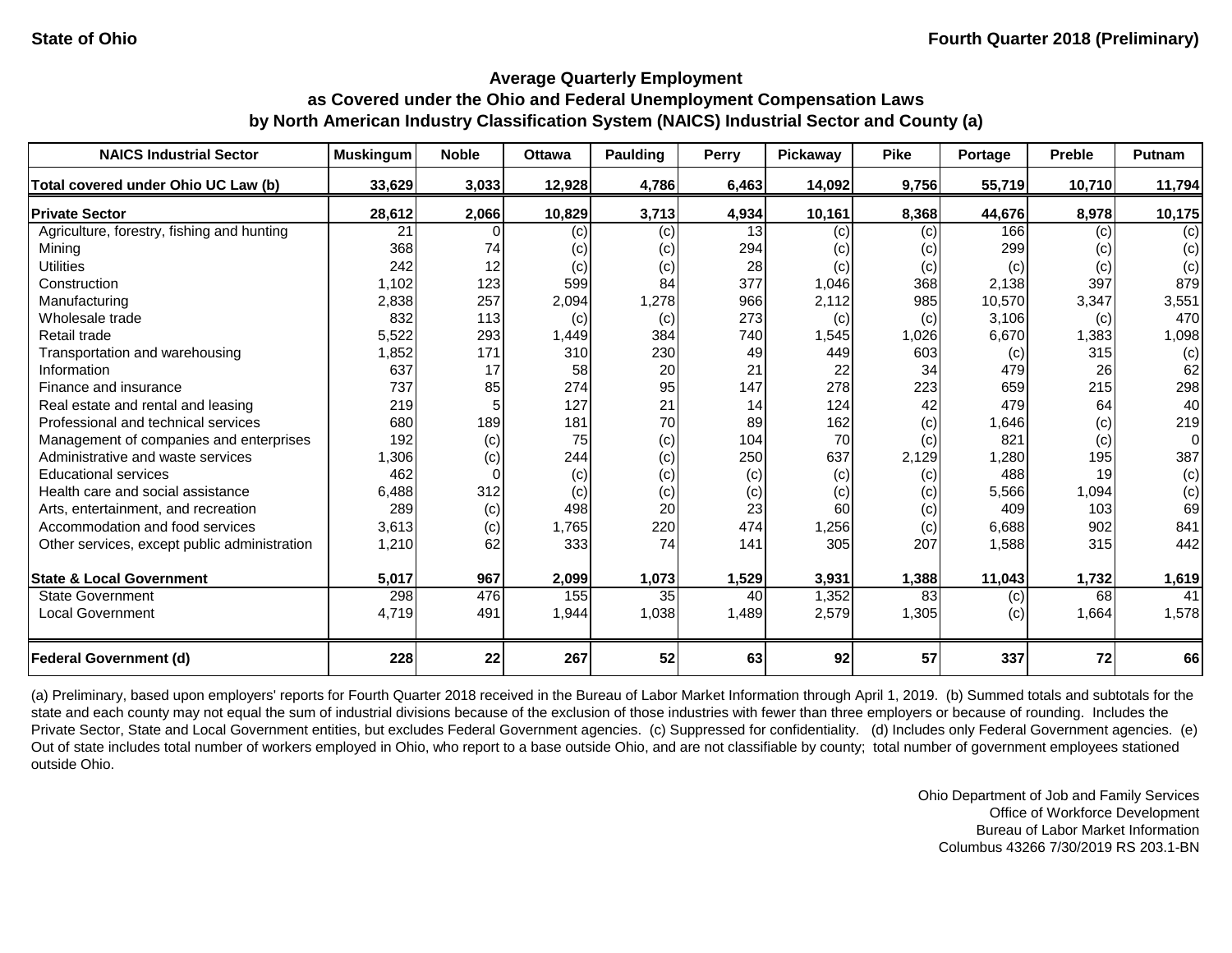| <b>NAICS Industrial Sector</b>               | <b>Richland</b> | <b>Ross</b> | <b>Sandusky</b> | <b>Scioto</b> | <b>Seneca</b> | <b>Shelby</b> | <b>Stark</b> | <b>Summit</b> | <b>Trumbull</b> | <b>Tuscarawas</b> |
|----------------------------------------------|-----------------|-------------|-----------------|---------------|---------------|---------------|--------------|---------------|-----------------|-------------------|
| Total covered under Ohio UC Law (b)          | 50,248          | 27,866      | 25,870          | 23,225        | 19,448        | 27,462        | 160,112      | 267,381       | 65,829          | 36,333            |
| <b>Private Sector</b>                        | 43,294          | 22,950      | 22,894          | 18,254        | 16,892        | 25,062        | 141,964      | 240,515       | 56,803          | 31,621            |
| Agriculture, forestry, fishing and hunting   | (c)             | 91          | (c)             | (c)           | 56            | 148           | 215          | 77            | 98              | 153               |
| Mining                                       | (c)             | 25          | (c)             | (c)           | 135           |               | 360          | 136           | 62              | 881               |
| <b>Utilities</b>                             | (c)             | 198         | 44              | 104           | 113           | (c)           | 607          | (c)           | 144             | 110               |
| Construction                                 | 2,106           | 787         | 895             | 529           | 1,002         | 1,578         | 7,760        | 11,912        | 2,666           | 1,539             |
| Manufacturing                                | 10,203          | 4,492       | 9,385           | 1,487         | 4,330         | 12,888        | 25,856       | 28,978        | 9,559           | 7,611             |
| Wholesale trade                              | 1,646           | 571         | 602             | 360           | 669           | 1,340         | 5,478        | 13,440        | 2,150           | 1,197             |
| Retail trade                                 | 6,724           | 4,020       | 2,595           | 3,031         | 2,201         | 1,881         | 19,728       | 30,317        | 10,347          | 4,292             |
| Transportation and warehousing               | (c)             | 868         | 749             | 544           | 609           | (c)           | 3,717        | (c)           | 2,392           | 954               |
| Information                                  | 480             | 265         | 119             | 129           | 198           | 88            | 1,458        | 3,912         | 356             | 223               |
| Finance and insurance                        | 1,024           | 513         | 499             | 409           | 415           | 332           | 5,097        | 10,104        | 1,352           | 666               |
| Real estate and rental and leasing           | 300             | 139         | 342             | 217           | 72            | 88            | 1,369        | 2,834         | 857             | 330               |
| Professional and technical services          | 832             | 293         | 329             | 542           | (c)           | (c)           | 5,017        | 13,467        | 1,404           | 914               |
| Management of companies and enterprises      | 80              | 230         | 242             | 68            | (c)           | (c)           | 1,157        | 14,468        | 691             | 195               |
| Administrative and waste services            | 3,565           | 1,076       | 743             | 400           | 525           | 1,147         | 8,549        | 17,122        | 4,146           | 1,911             |
| <b>Educational services</b>                  | 530             | 87          | (c)             | 146           | 1,123         | (c)           | 3,418        | 3,781         | 492             | 205               |
| Health care and social assistance            | 7,567           | 5,436       | (c)             | 7,160         | 2,293         | (c)           | 27,817       | 44,147        | 10,387          | 5,229             |
| Arts, entertainment, and recreation          | 495             | 132         | 223             | 46            | 63            | 92            | 1,824        | 4,435         | 624             | 334               |
| Accommodation and food services              | 4,753           | 3,187       | 2,143           | 2,560         | 2,110         | 1,327         | 16,750       | 22,649        | 6,998           | 3,777             |
| Other services, except public administration | 1,356           | 541         | 663             | 490           | 605           | 780           | 5,787        | 8,000         | 2,077           | 1,098             |
| <b>State &amp; Local Government</b>          | 6,954           | 4,916       | 2,976           | 4,971         | 2,556         | 2,400         | 18,148       | 26,866        | 9,026           | 4,712             |
| <b>State Government</b>                      | 1,439           | 1,629       | 100             | 1,510         | 299           | 192           | 1,368        | 4,360         | 740             | $\overline{518}$  |
| <b>Local Government</b>                      | 5,515           | 3,287       | 2,876           | 3,461         | 2,257         | 2,208         | 16,780       | 22,506        | 8,286           | 4,194             |
| <b>Federal Government (d)</b>                | 642             | 1,696       | 105             | 165           | 117           | 70            | 966          | 1,933         | 524             | 260               |

(a) Preliminary, based upon employers' reports for Fourth Quarter 2018 received in the Bureau of Labor Market Information through April 1, 2019. (b) Summed totals and subtotals for the state and each county may not equal the sum of industrial divisions because of the exclusion of those industries with fewer than three employers or because of rounding. Includes the Private Sector, State and Local Government entities, but excludes Federal Government agencies. (c) Suppressed for confidentiality. (d) Includes only Federal Government agencies. (e) Out of state includes total number of workers employed in Ohio, who report to a base outside Ohio, and are not classifiable by county; total number of government employees stationed outside Ohio.